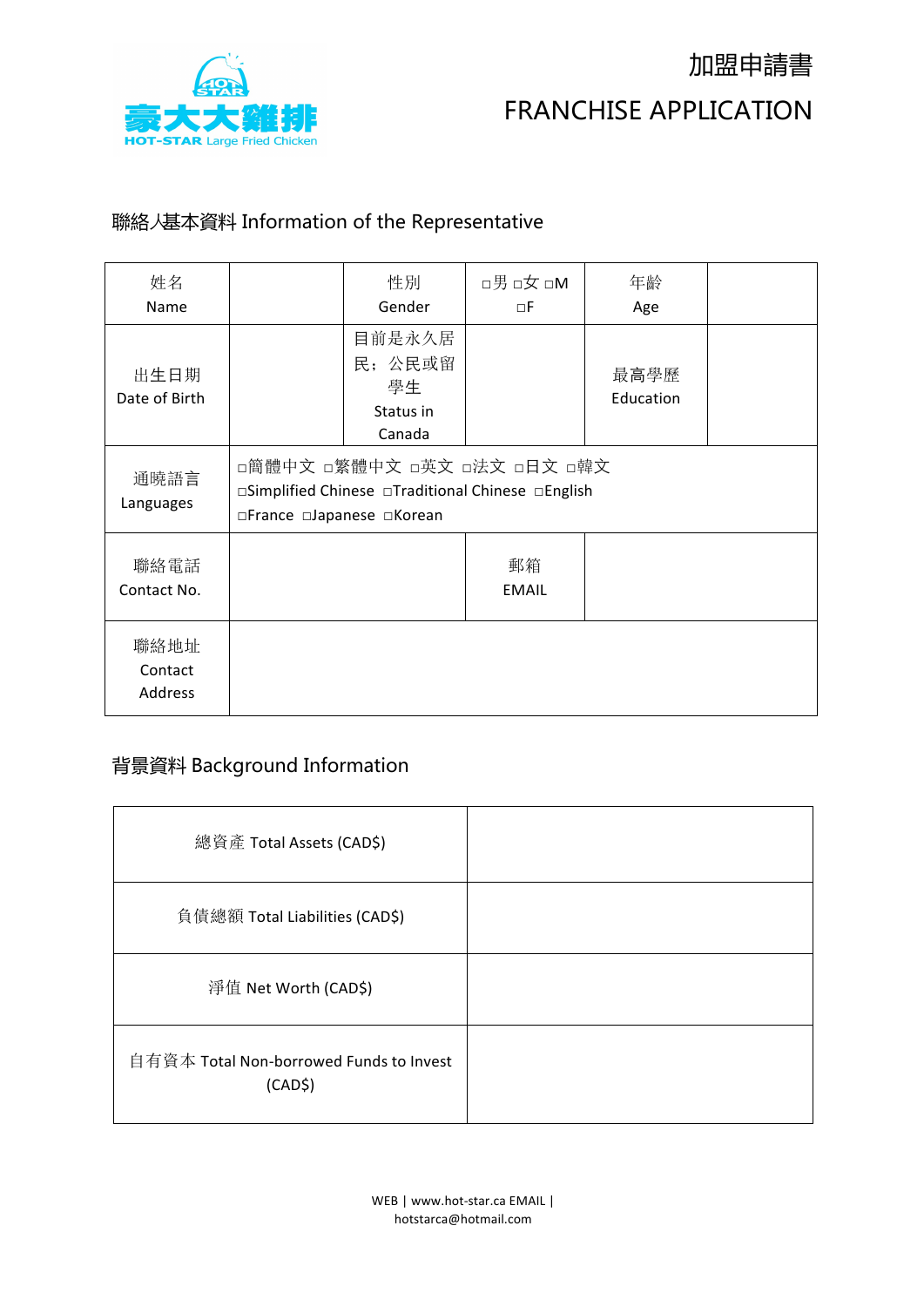

# 加盟申請書 FRANCHISE APPLICATION

#### 請列出兩個您最近從事的邛作

#### Please List Two Most Recent Positions Held

| 公司名稱 Company Name:                             |
|------------------------------------------------|
| 地址 Address:                                    |
| 職位 Position Held:                              |
| 業務性質 Nature of business:                       |
| 任職時間 Period of Employment: From_________ To___ |
| 年收入 Gross Annual Income: CAD\$                 |
|                                                |
| 公司名稱 Company Name:                             |
| 地址 Address:                                    |
| 職位 Position Held:                              |
| 業務性質 Nature of business:                       |
| 任職時間 Period of Employment: From     To         |
| 年收入 Gross Annual Income: CAD\$                 |

- 1. 請問選擇本品牌的原因為何?我們想聽聽您的意見。 Why do you want to be our Franchisee (HOT-STAR)? We would like to know the reasons.
- 2. 請問是否曾經聯絡其他同類型公司? Have you ever contacted other similar companies? □是 Yes 請說明哪幾家公司 Please specify □否 No
- 3. 請問是否曾經擁有或經營過餐飲業或加盟店?如果有,請詳細說明。 Have you ever owned or managed a food business or franchise? If yes, please provide details.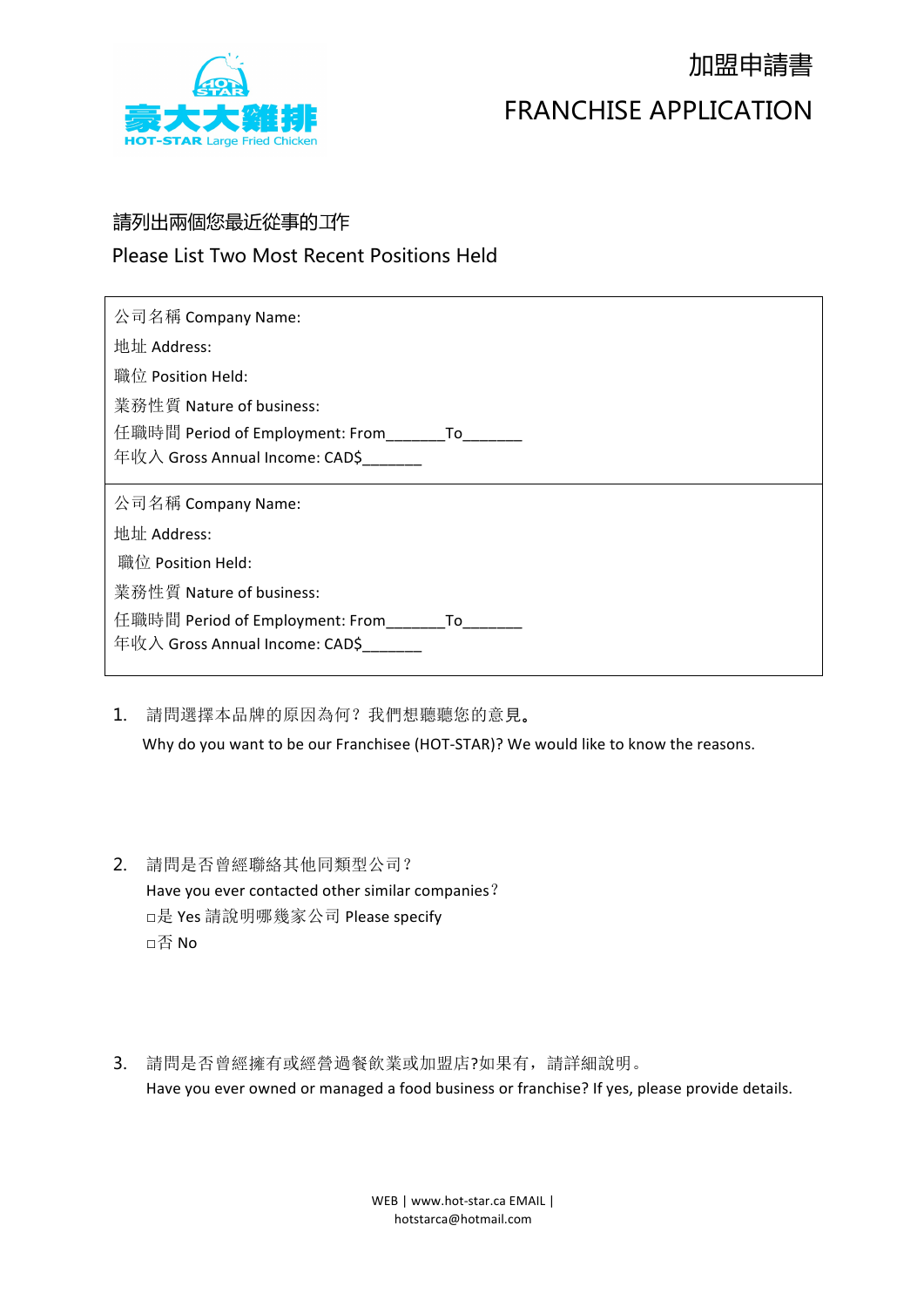

## 加盟申請書

### FRANCHISE APPLICATION

4. 請問希望以什麼形式經營此店舖?若為合資,可否告知合夥⼈之訊息。

What type of organization do you want to operate? If it is partnership, could you please share details about your business partner?

□獨資 Sole Proprietor 

□合資 Partnership

請提供合夥人資料 Please specify partner's info.

姓名 Full name:

 在加拿⼤的合法⾝份 Status in Canada:

- 雙⽅關係 Relationship:
- □其他 Others
- 5. 請問將來是否親⾃管理該店舖?

Will you manage the shop in person?

□會 Yes □否 No 請提供店鋪管理人之資料 Who will be responsible for the business? **姓名 Full name:**  國籍 Nationality: 雙⽅關係 Relationship:

6. 請問預計投資額為 The investment capital will be

 $\Box$ CAD\$ 150,000 - 250,000  $\Box$ CAD\$ 250,000 -300,000

□CAD\$ 300,000 - 350,000 □More than CAD\$ 350,000 

- 7. 請問擬開店地點 Which city and area do you prefer to operate the business in? 城市 City 區域 Area
- 8. 請問您與您合夥人本身擁有或租用店面嗎?請詳訴地點。 Do you/ your partner lease or own any venture? If yes, please specify the location and rent.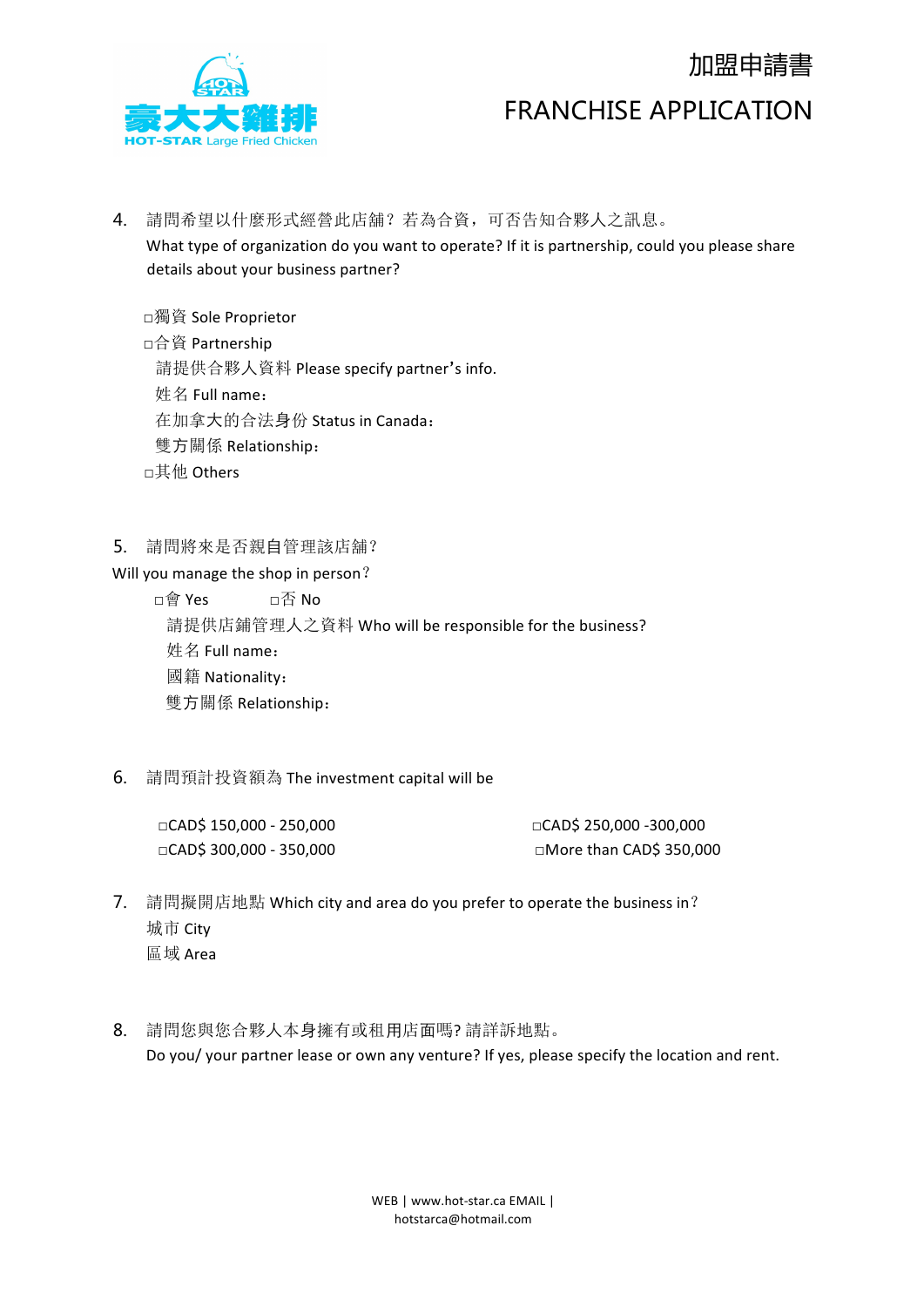

# 加盟申請書 FRANCHISE APPLICATION

- 9. 請問您與您合夥人預計在貴區域中投資開設多少家店?請詳述 How many (HOT-STAR) stores do you/ your partner plan to invest in your city? \*Please specify the details
- 10. 請問預計開店的日期是 When do you expect to start the business? 年 year:\_\_\_\_\_\_\_\_\_\_\_\_\_ 月 month: \_\_\_\_\_\_\_\_\_\_\_\_\_\_\_\_
- 11. 請您提供「展店計劃」Provide "Operation Management Proposal"

「展店計劃」所需內容如下:

The contents of "Operation Management Proposal" are listed below:

- a. 經營者背景敘述 **Background of Corporation**
- b. 團隊實力概述 Management Team of the Corporation
- c. 提供市場調查報告 Provide research of the market

WEB | www.hot-star.ca EMAIL | hotstarca@hotmail.com